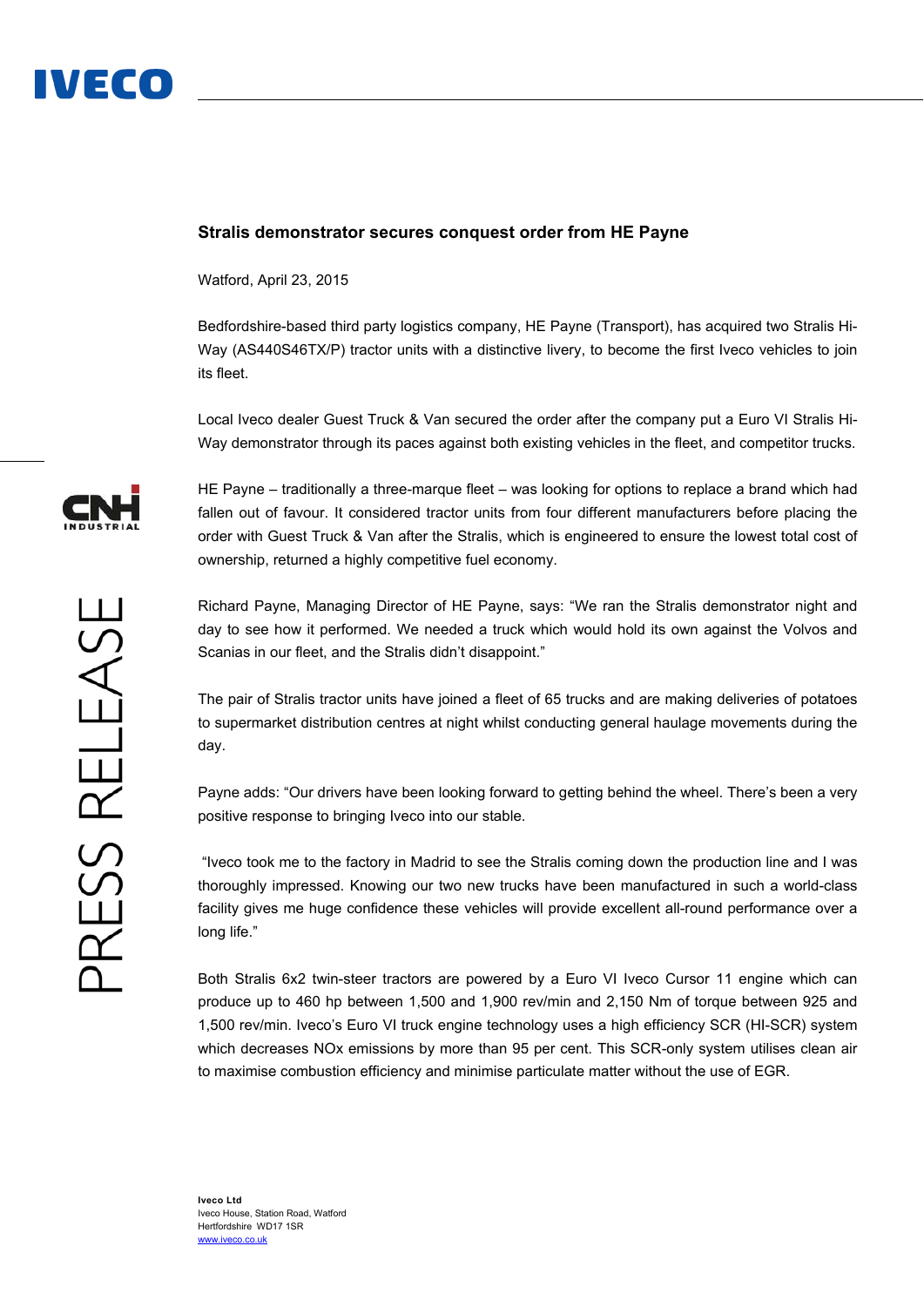## IVECO

The business expects to run the new Ivecos for five years, with each vehicle covering up to 180,000 km a year.

HE Payne has developed into a one-stop shop for logistics since its foundation in 1938, providing multi-temperature transport as well as general haulage services. It also offers more than 120,000 sq feet of warehousing in prime locations along the A1 corridor.

## **Iveco**

*Iveco is a brand of CNH Industrial N.V., a World leader in Capital Goods listed on the New York Stock Exchange (NYSE: CNHI) and on the Mercato Telematico Azionario of the Borsa Italiana (MI: CNHI). Iveco designs, manufactures and markets a wide range of light, medium and heavy commercial vehicles, offroad trucks, and vehicles for applications such as off-road missions.* 

*The brand's wide range of products include the Daily, a vehicle that covers the 3 – 7 tonne vehicle weight segment, the Eurocargo from 6 – 16 tonnes, the Trakker (dedicated to off-road missions) and the Stralis, both over 16 tonnes. In addition, with the brand Iveco Astra, builds mining and construction vehicles, rigid and articulated dump trucks and speciality vehicles.* 

*Iveco employs close to 21,000 individuals globally. It manages production sites in 7 countries throughout Europe, Asia, Africa, Oceania and Latin America where it produces vehicles featuring the latest advanced technologies. 4,200 sales and service outlets in over 160 countries guarantee technical support wherever an Iveco vehicle is at work.* 

*To download supporting imagery: http://news.cision.com/iveco For further information about Iveco: www.iveco.com For further information about the Iveco dealer network: http://www.iveco-dealership.co.uk For further information about CNH Industrial: www.cnhindustrial.com*

http://www.facebook.com/IvecoUK

ы

http://twitter.com/ivecouk

http://www.youtube.com/iveco

.. https://www.flickr.com/iveco

For more information contact:

Nigel Emms, Press and Public Relations Director Iveco Ltd

Tel. +44 (0)1923 259513